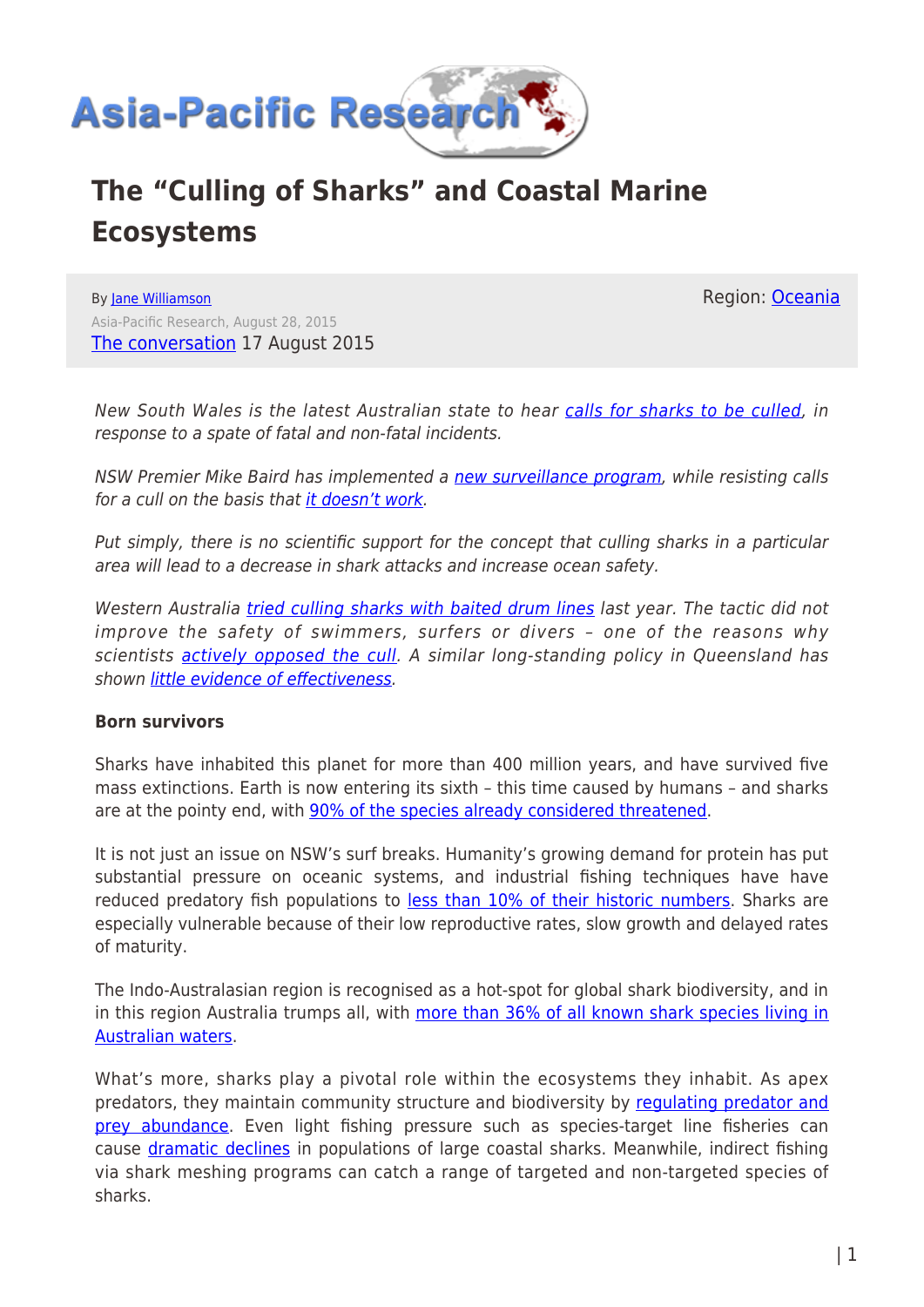

Blanket measures don't tend to work well as a rule. AAP Image/Dave Hunt

### **What would a cull do to sharks and ecosystems?**

Shark culling is best thought of as an indiscriminate method of removing sharks from our coastal ecosystems. The WA and Queensland culls have led to the capture and death of many non-targeted sharks. We also know that many shark species do not cope with capture well - a [recent Australian study](http://www.sciencedirect.com/science/article/pii/S2351989415000487) found that 100% of hammerheads caught by line fishing will die of stress within an hour of capture.

Similarly, spinner and dusky sharks have very low survival rates within the first few hours of being hooked, and sharks that are hooked and subsequently released do not necessarily survive.

Hooking in the gut is very common. New South Wales' flagship threatened aquatic species, the [greynurse shark,](http://www.dpi.nsw.gov.au/fisheries/species-protection/conservation/what-current/critically/grey-nurse-shark) will most [probably die over time](http://www.abc.net.au/news/2015-06-02/critically-endangered-grey-nurse-shark-the-focus-of-dpi-research/6514008) if hooked in the gut and then released. Stainless steel hooks do not rust out but become encapsulated in the tissue over time, causing starvation, wasting of the body (known as cachexia), and eventual death.

If we remove sharks as top predators from the ecosystem, the effects will filter down to animals lower down the food chain and cause unexpected changes to ecosystems. We are already seeing such changes in areas where sharks are overfished.

Declines in the number of blacktip sharks in North Carolina in the late 1970s and 1980s caused an increase in the relative abundance of cownose rays and a [corresponding](http://www.lenfestocean.org/~/media/legacy/Lenfest/PDFs/Heithaus_Top_predator_declines_article.pdf?la=en) [decrease in scallops over the ensuing decades.](http://www.lenfestocean.org/~/media/legacy/Lenfest/PDFs/Heithaus_Top_predator_declines_article.pdf?la=en) Healthy aquatic ecosystems are typified by a complexity of players in the food chain, and removing such macropredators will result in decreasing ecosystem resilience.

## **What can we do instead of culling?**